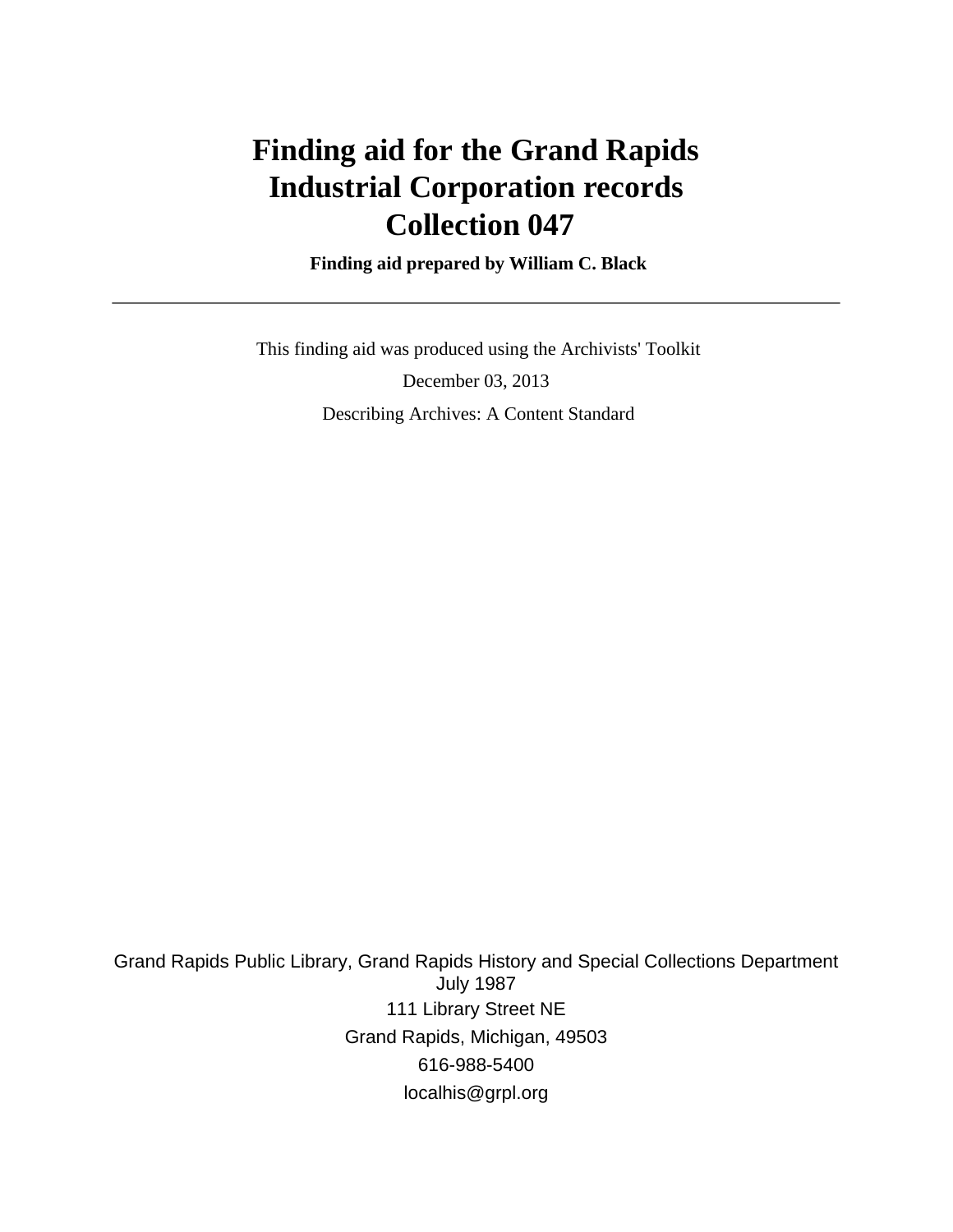## **Table of Contents**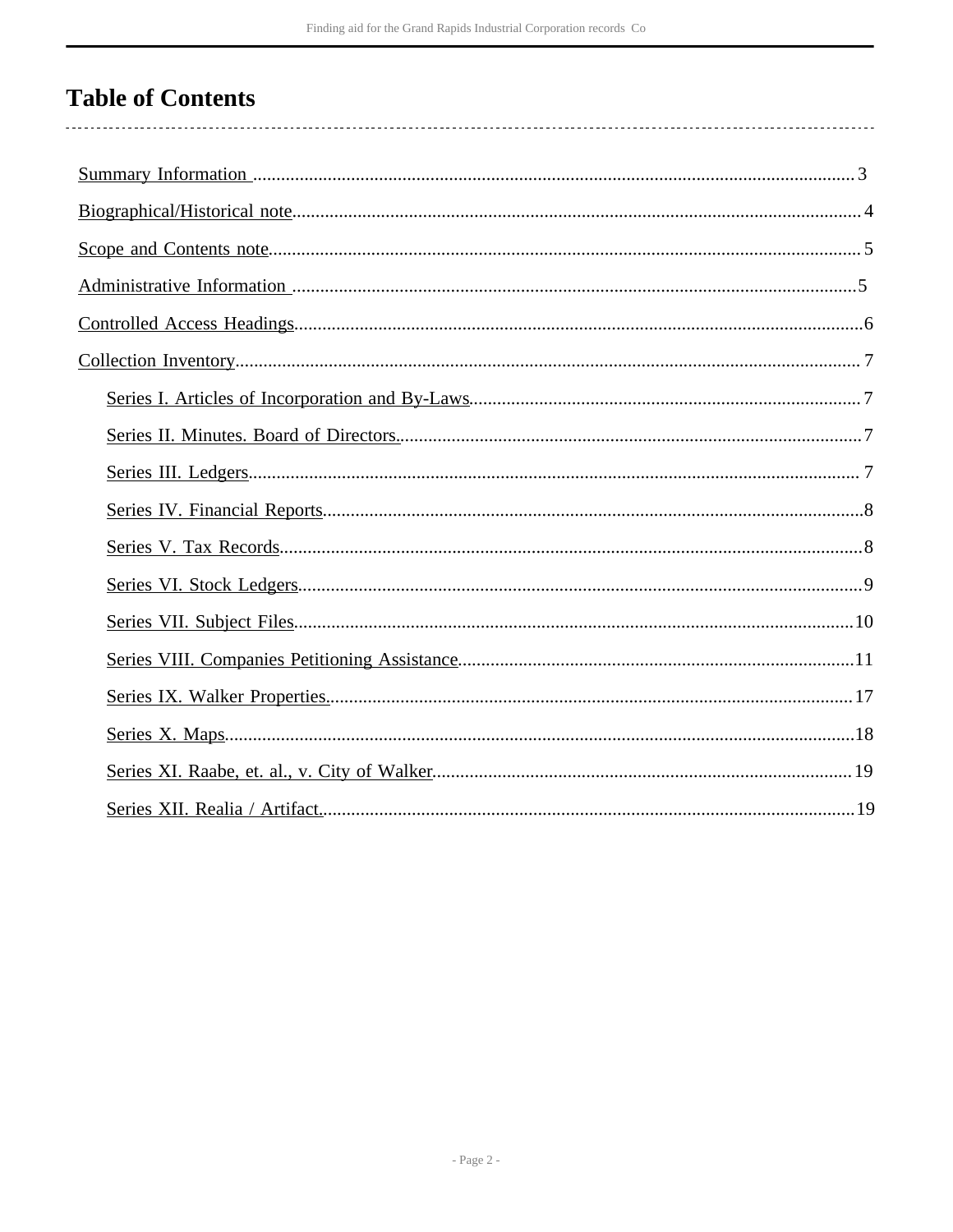## <span id="page-2-0"></span>**Summary Information**

..................................

| <b>Repository</b> | Grand Rapids Public Library, Grand Rapids History and Special<br><b>Collections Department</b>                                                                                                                                                                                                                                                                                                                                                                                                                                                                                                                                                                                                           |
|-------------------|----------------------------------------------------------------------------------------------------------------------------------------------------------------------------------------------------------------------------------------------------------------------------------------------------------------------------------------------------------------------------------------------------------------------------------------------------------------------------------------------------------------------------------------------------------------------------------------------------------------------------------------------------------------------------------------------------------|
| <b>Title</b>      | Grand Rapids Industrial Corporation records                                                                                                                                                                                                                                                                                                                                                                                                                                                                                                                                                                                                                                                              |
| Date [inclusive]  | 1935-1980                                                                                                                                                                                                                                                                                                                                                                                                                                                                                                                                                                                                                                                                                                |
| <b>Extent</b>     | 7.0 Linear feet 15 boxes plus flat file maps                                                                                                                                                                                                                                                                                                                                                                                                                                                                                                                                                                                                                                                             |
| Language          | English                                                                                                                                                                                                                                                                                                                                                                                                                                                                                                                                                                                                                                                                                                  |
| <b>Abstract</b>   | The Grand Rapids Industrial Corporation (GRIC) was a not-for-profit<br>corporation with the mission to make loans, secured by real estate and/or<br>chattel mortgages or other collateral to local businesses unable to secure<br>loans from banks or other lending institutions. The purpose of the GRIC<br>was to support manufacturing jobs in the Grand Rapids community. The<br>records include minutes, by-laws, tax and financial records, ledgers, Raabe<br>et. al. vs. City of Walker court records and journals, maps and subject<br>files of the organization from 1935-1980. Records especially pertain to<br>companies which were granted loans, and to the Walker land and court<br>cases. |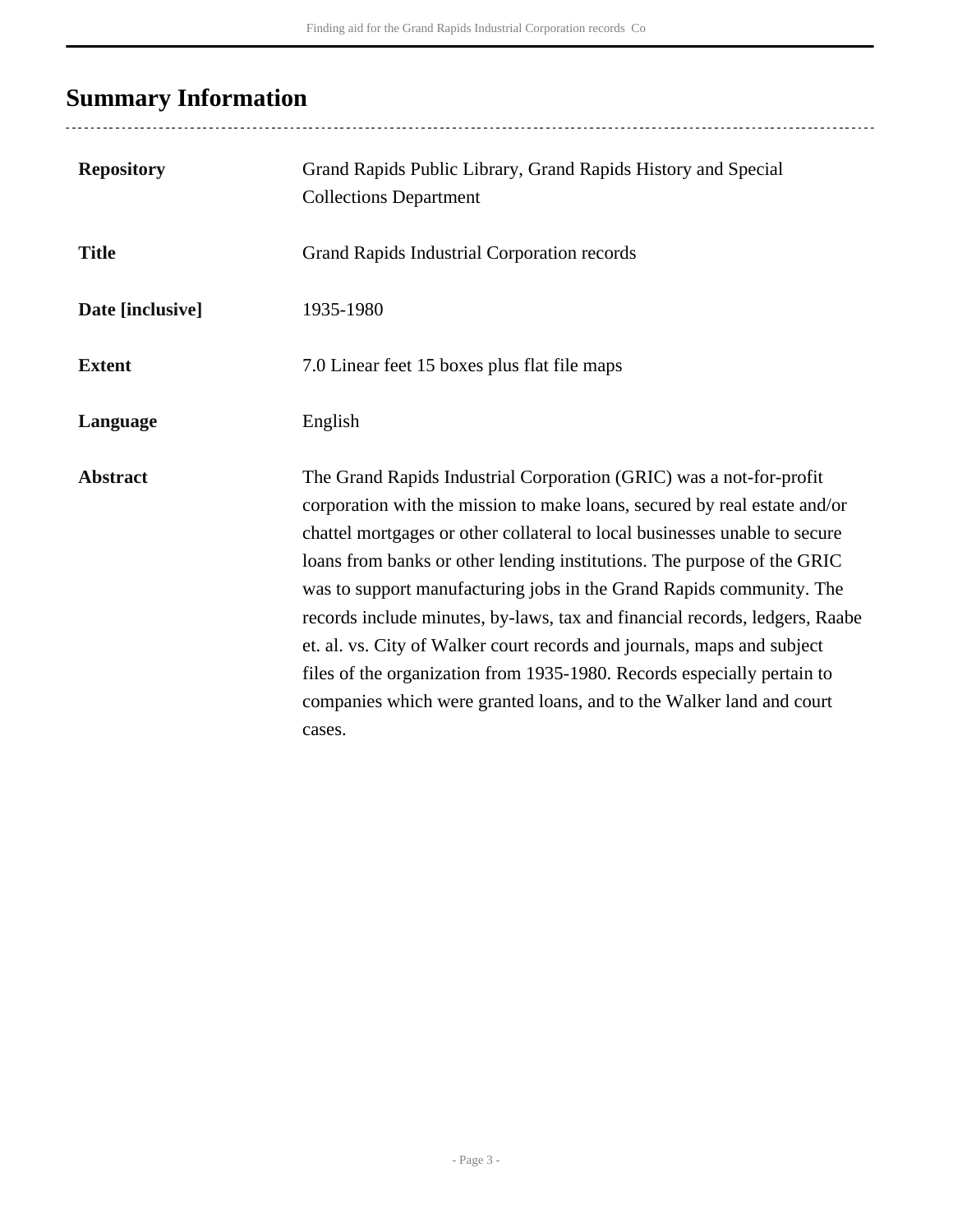## <span id="page-3-0"></span>**Biographical/Historical note**

The Grand Rapids Industrial Corporation (GRIC) was organized by the Grand Rapids Chamber of Commerce as a not-for-profit corporation in 1935 with an authorized capital of \$125,000 with \$50,000 subscribed and paid in. Shares sold for \$50 and half shares sold for \$25. The purpose of the corporation was to make loans secured by real estate mortgages, chattel mortgages, or accounts receivable, life insurance or other collateral or combinations of these, for the purpose of increasing or maintaining industrial employment. Its by-laws provided that not more ten percent of the authorized capital could be loaned to any one borrower. The amount of the authorized capital, the amount paid in, and the limit on loans were determined after a survey of the experiences of similar organizations throughout the country. The GRIC acted as a model for other similar endeavors.

The corporation concentrated on taking loans which could not be handled by the banks because of the term of the loan or because collateral available would not justify a loan. The directors of GRIC were willing to look to the character and reputation of the borrower if the loan was to be dedicated to increasing or maintaining industrial employment. A large number of loans were made between 1935 and 1950, loans affecting the jobs of reportedly more than 4,000 workmen. Loans were made for as little as \$500 and, in two instances, such borrowers were by the 1980s capitalized for over a million dollars. While the employment was, in each case, less than ten persons at the time of the loan from GRIC, each employed more than 400 persons by 1980. In only one case was there a loss from a loan and in that case a strike and Reconstruction Finance Corporation action were contributing factors.

After World War II there was a considerable reduction in the loan activity of the GRIC because of the greater availability of credit from the government and from banks themselves. Many of the requests to the GRIC during the 1950s and 1960s were from industries that would have been so seriously undercapitalized that even a GRIC loan would not have justified the continuation of the business. In the decades of the 1950s and 1960s Michigan, in particular, experienced economic peaks and valleys that created many dislocations in the employment market. Demands on the unemployment compensation funds and rising taxes gave special emphasis to the exodus of manufacturing plants from the northeast and Great Lakes region to the Sunbelt to take advantage of lower operating costs.

The GRIC responded by looking for low cost land in the Grand Rapids area that could be developed as an industrial park. The land would be offered to industry at a total cost, including utilities, services and site preparation, that would encourage existing industry to expand and attract new industry to the area. To achieve this in 1965 the GRIC acted to obtain a 160 acre tract of land in Walker (the Wagemaker and Kennedy properties) and the City of Walker rezoned the land from agricultural to industrial. The project foundered when 22 families residing in the vicinity of the proposed park brought suit to contest the legality of the rezoning. In the court case and subsequent appeals, the Michigan Supreme Court ruled that the zoning changes could not be effected on the basis that it was proposed prior to the adoption of a master plan by the City of Walker.

With the greater part of its funds committed to the Walker properties, and being unable to sell the properties, the GRIC was unable to meet its original purpose of making loans to small manufacturers. With the decline in the value of agricultural land in the 1970s, the GRIC found itself absorbing losses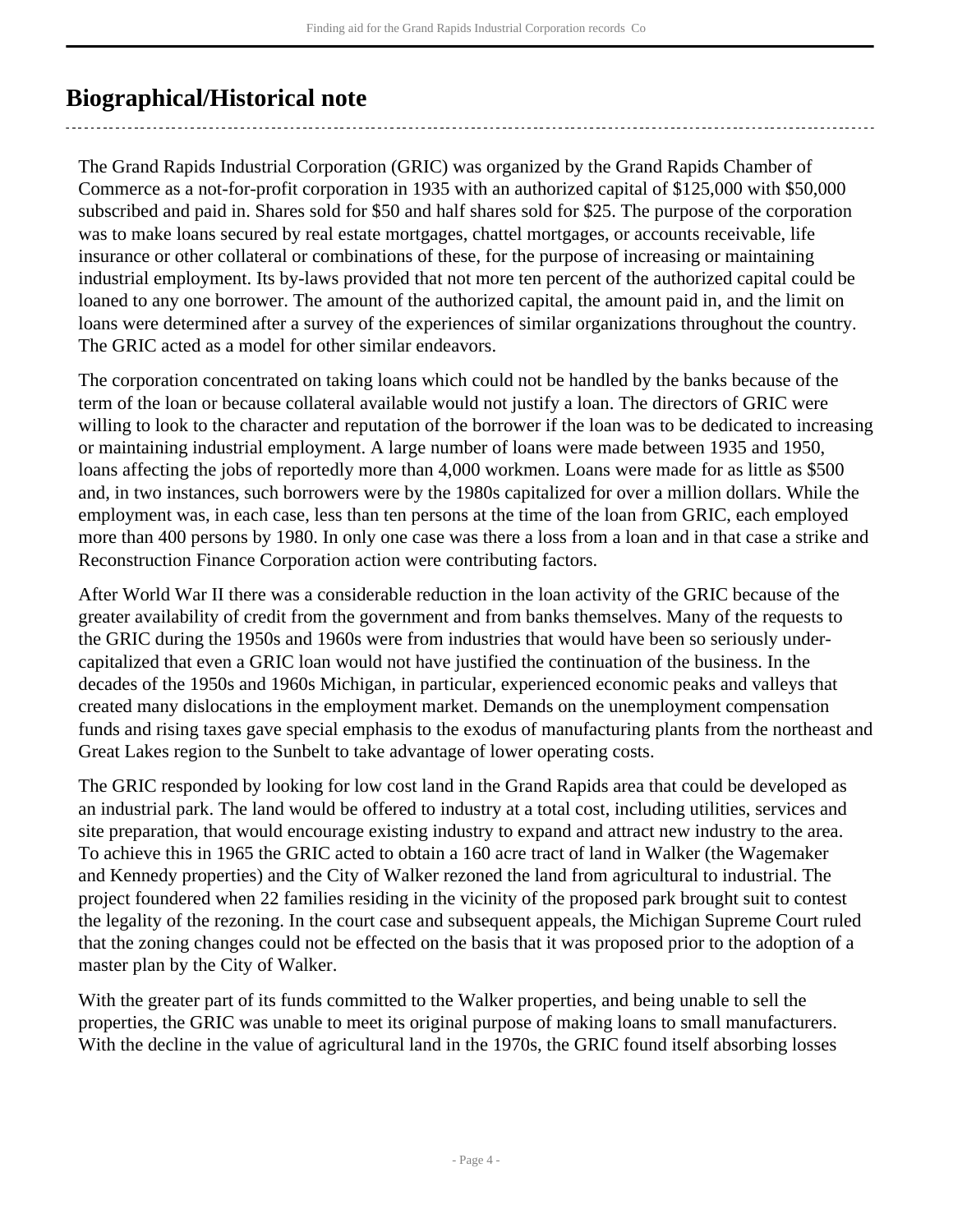monthly. Unable to fill the intended purpose of the GRIC, and indeed with little demand for the original services, the Board of Directors determined, when a buyer was located, to sell the land and dissolve the organization. The Greater Grand Rapids Chamber of Commerce offered to buy the outstanding stock at \$1.00 per share, allowing stockholders to take a loss of \$49.

On June 30, 1980, at the annual meeting of shareholders, on the recommendation of the Board of Directors, action was taken to dissolve the company. After the last of the land contracts had been paid to the GRIC on the Walker properties, and payment made on the amounts owed for borrowed funds and interest thereon, there remained \$2,079.40. These funds were paid over to the Grand Rapids Area Chamber of Commerce as compensation for services rendered in connection with the dissolution of the GRIC, and with the understanding that the Chamber, which was owner of 70% of the stock, would pay any fees and disbursements connected with the dissolution of the GRIC.

### <span id="page-4-0"></span>**Scope and Contents note**

The collection documents, through the GRIC's minutes, subject files, financial reports, and tax records the operation of the Grand Rapids Industrial Corporation, 1935-1980. The Walker properties files and the court records and briefs portray the downfall of the corporation. The collection, especially in the companies petitioning assistance files, portray the business climate in Grand Rapids for the smaller industrialist and entrepreneur. The collection consists of the following eleven series: Articles of Incorporation and By-laws, Minutes of the Board of Directors 1970-1980, Ledgers, Financial Reports, Tax Records, Stock ledgers, Subject files, Companies Petitioning assistance files, Walker Properties, Raabe et. al. vs. City of Walker, and Artifacts.

### <span id="page-4-1"></span>**Administrative Information**

#### **Publication Information**

Grand Rapids Public Library, Grand Rapids History and Special Collections Department July 1987

#### **Immediate Source of Acquisition note**

Grand Rapids Chamber of Commerce, accession number 1986.162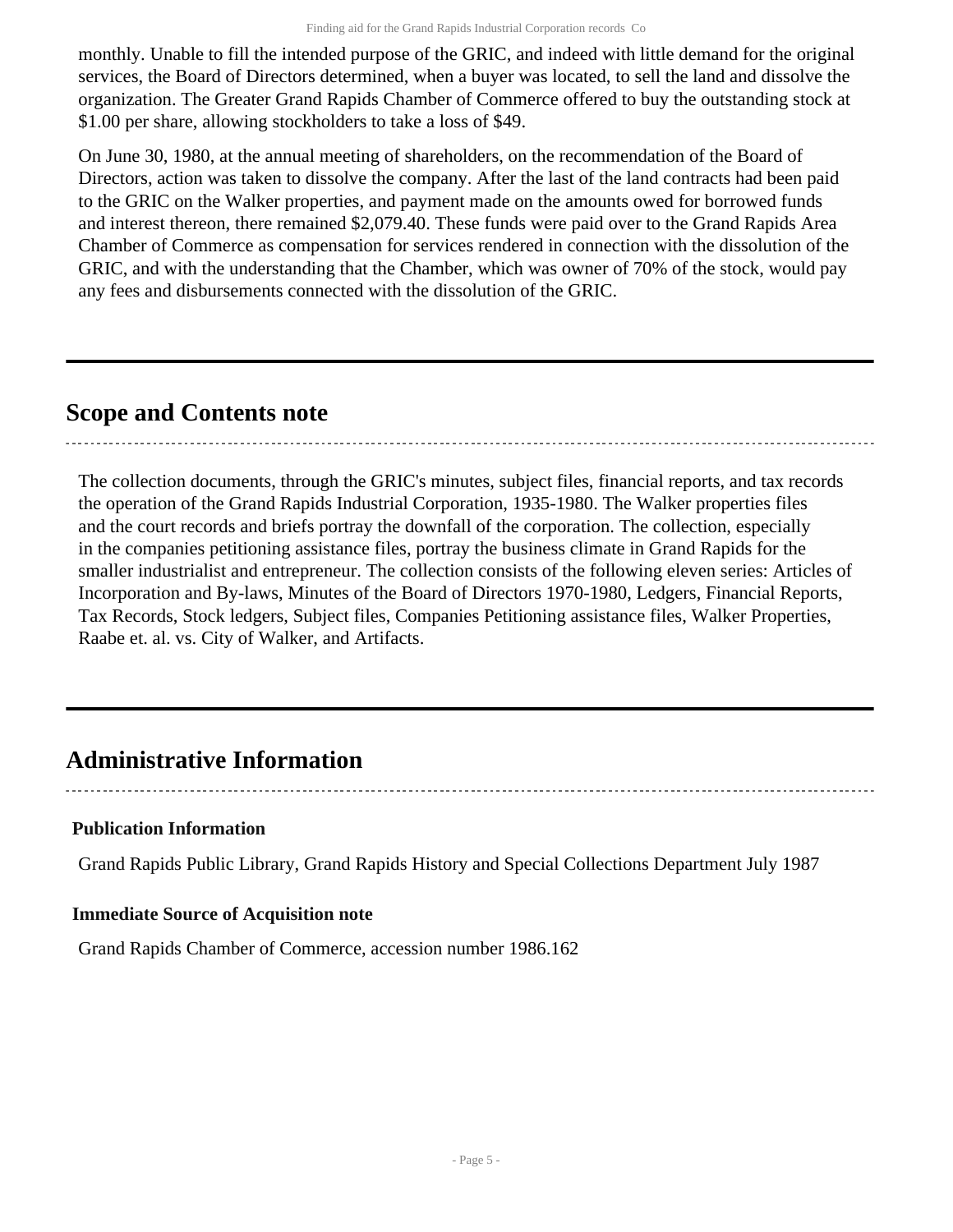## <span id="page-5-0"></span>**Controlled Access Headings**

### **Corporate Name(s)**

 $\overline{a}$ 

• Grand Rapids Industrial Corporation.

#### **Geographic Name(s)**

- Grand Rapids (Mich.) -- History
- Walker (Mich.) -- History

#### **Subject(s)**

• Industries -- Michigan -- Kent County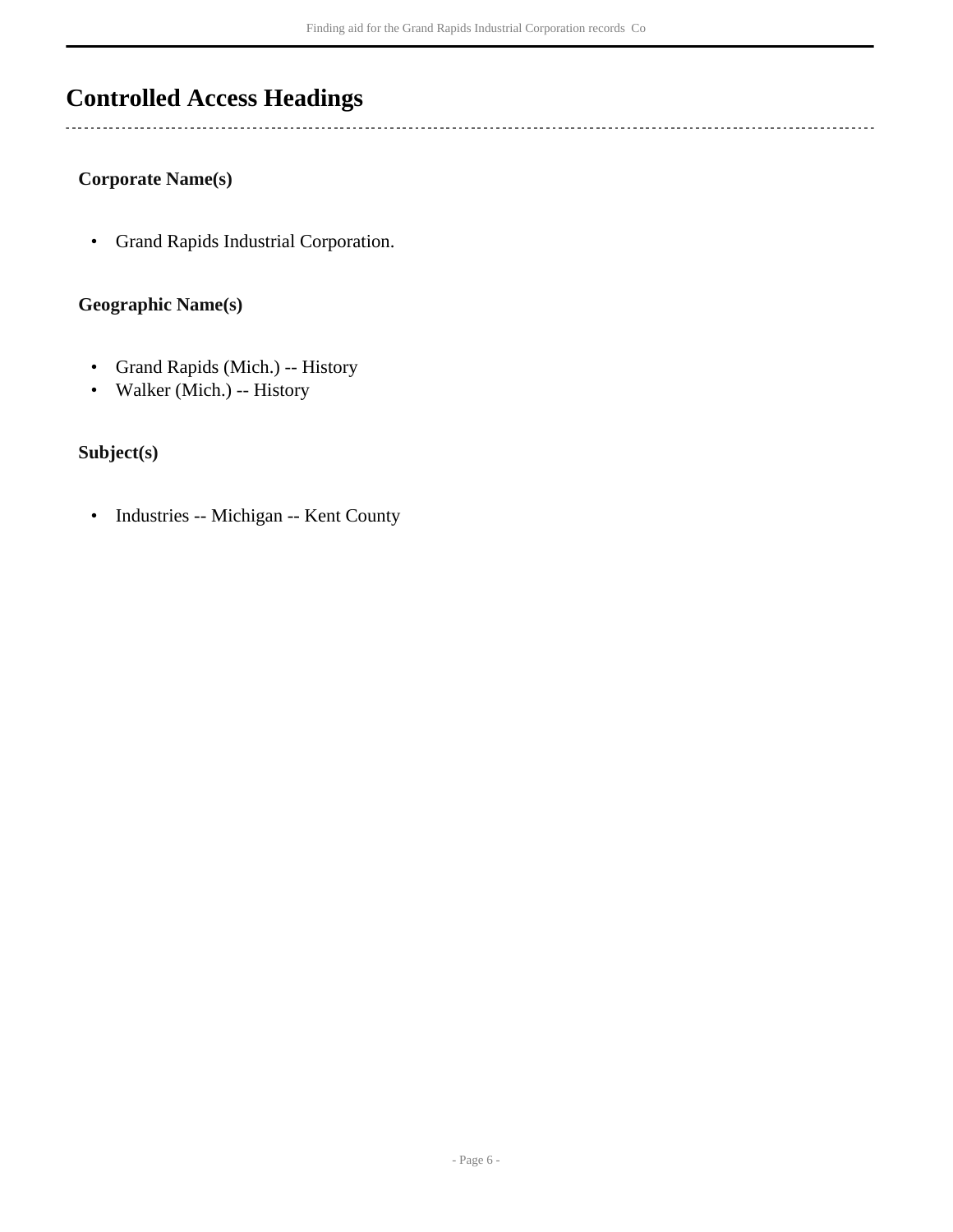## <span id="page-6-0"></span>**Collection Inventory**

#### <span id="page-6-1"></span>**Series I. Articles of Incorporation and By-Laws**

#### **Scope and Contents note**

Consists of application for incorporation, articles, by-laws and amendments to above. 1935-1964. Arranged Chronologically.

|                                | <b>Box</b> | Folder |
|--------------------------------|------------|--------|
| Articles of Incorporation 1935 |            |        |
| Bylaws 1943, 1946, 1954, 1963  |            |        |

#### <span id="page-6-2"></span>**Series II. Minutes. Board of Directors.**

#### **Scope and Contents note**

Consists of minutes, 1970 to 1980 during the period of the GRIC's economic and legal problems. Arranged chronologically.

<span id="page-6-3"></span>

|                                | <b>Box</b> | Folder |
|--------------------------------|------------|--------|
| <b>Minutes 1970-1980</b>       | 1          | 3      |
| <b>Series III. Ledgers</b>     |            |        |
| <b>Scope and Contents note</b> |            |        |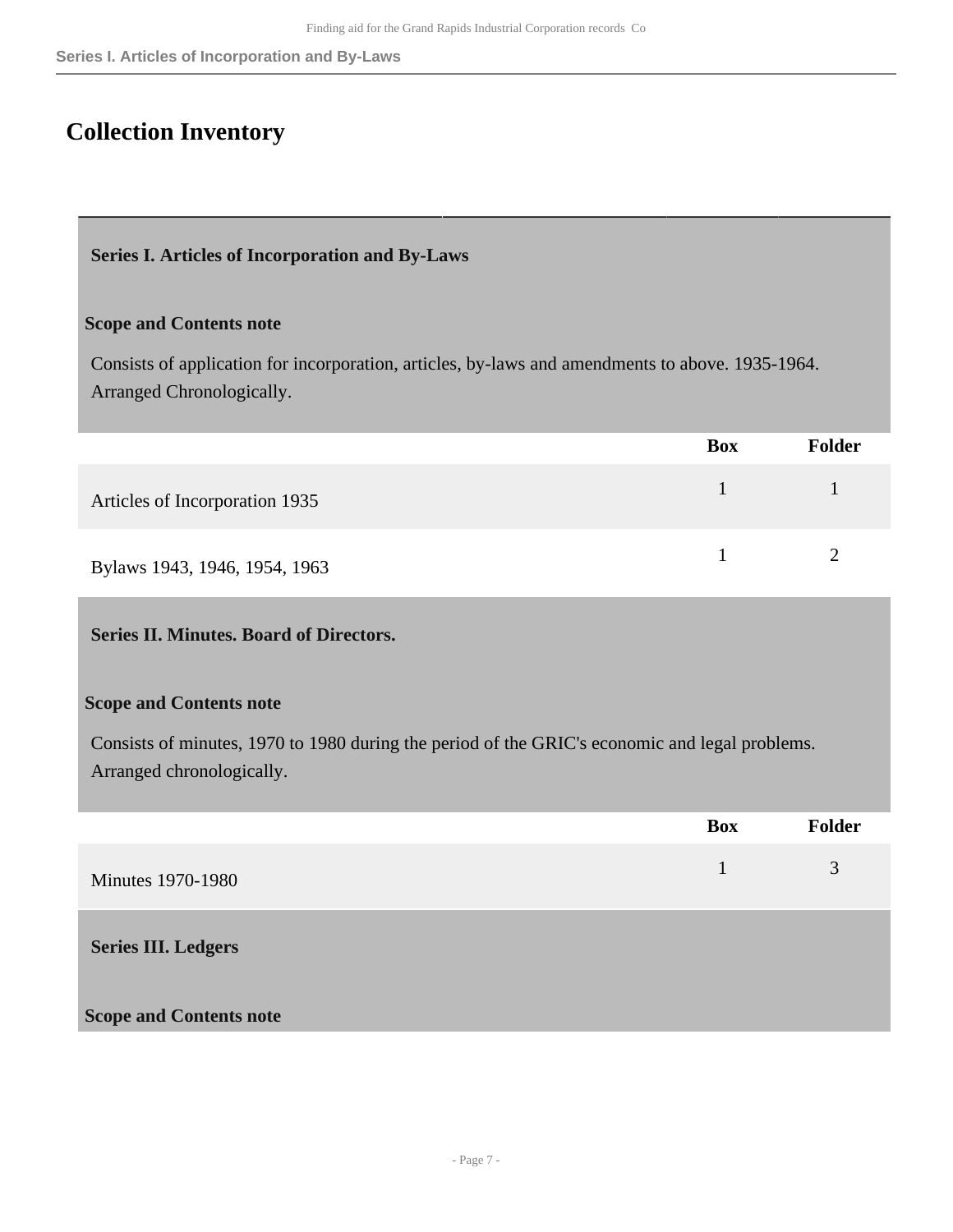Consists of a cash journal and check register, 1951 to 1976 inclusive; a balance sheet for June, 1957 to December 31, 1974; a general ledger, 1966 to 1978, with various entries covering various time spans without in general dates; and a journal entries ledger, 1960 to 1980, inclusive. The ledgers reflect the transition stage of the GRIC during its crisis and decline. No arrangement.

|                                                               | <b>Box</b>                  | <b>Volume</b> |
|---------------------------------------------------------------|-----------------------------|---------------|
| Cash journal, 1951-1976, inclusive; Check register, 1951-1976 | $\overline{2}$              |               |
| Balance sheet 1957-1974                                       | $\overline{2}$              | $_{\rm II}$   |
| General ledger 1966-1978                                      | $\mathcal{D}_{\mathcal{L}}$ | Ш             |
| Journal entries ledger 1960-1980                              | 2                           | IV            |

#### <span id="page-7-0"></span>**Series IV. Financial Reports**

#### **Scope and Contents note**

Consists of the yearly financial reports to the Board of Directors and shareholders, 1936 to 1974, inclusive. Reflects the overview of the GRIC's loans as well as operating procedures. Arranged chronologically.

<span id="page-7-1"></span>

|                                | <b>Box</b> | <b>Folder</b> |
|--------------------------------|------------|---------------|
| 1936-1974                      | 3          | $4 - 10$      |
| <b>Series V. Tax Records</b>   |            |               |
| <b>Scope and Contents note</b> |            |               |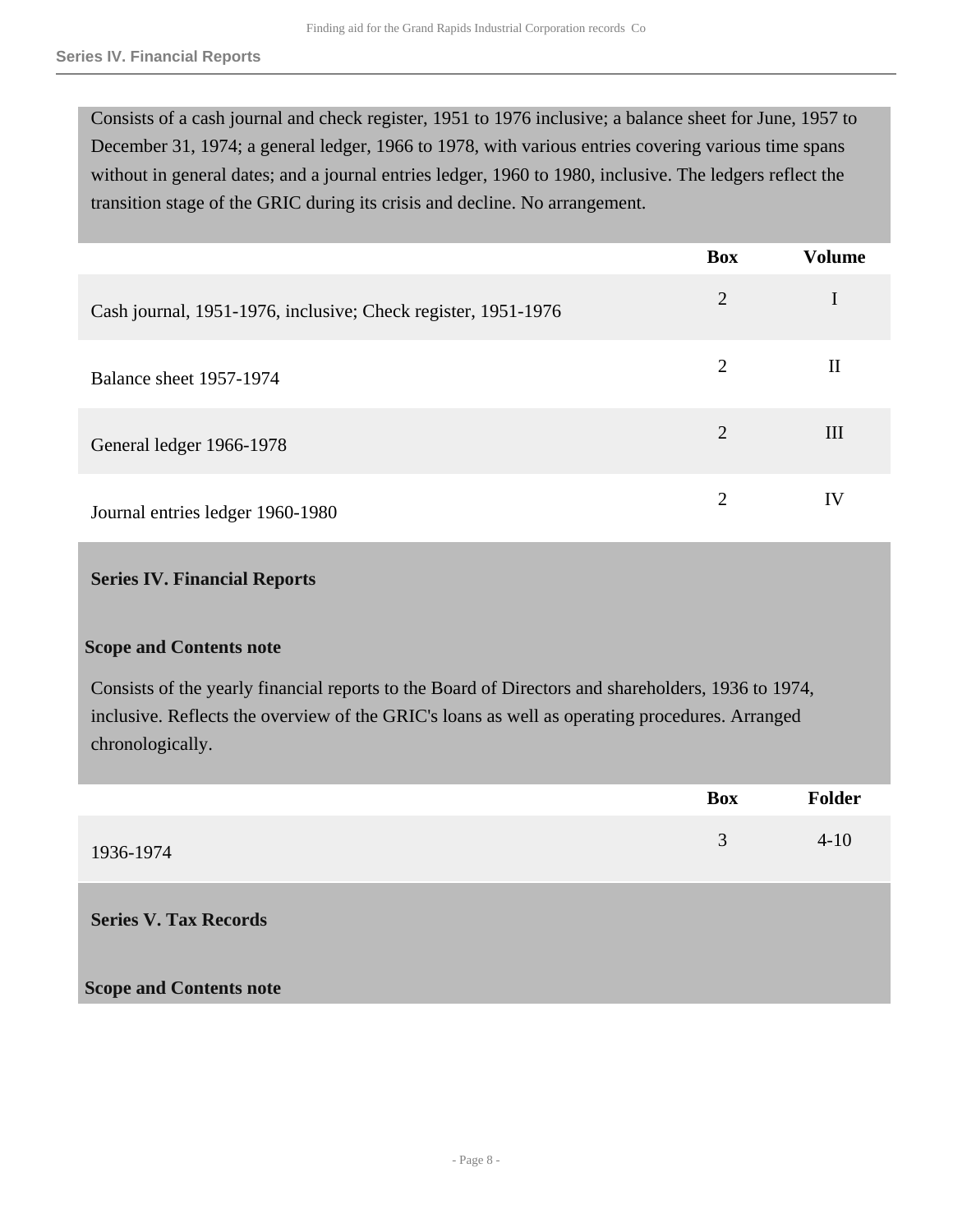**Series VI. Stock Ledgers**

| Consists of tax records for the GRIC, 1936 to 1979. Arranged alphabetically, chronologically. |  |  |
|-----------------------------------------------------------------------------------------------|--|--|
|                                                                                               |  |  |

|                                                                                                                                               | <b>Box</b>     | Folder        |
|-----------------------------------------------------------------------------------------------------------------------------------------------|----------------|---------------|
| Capital stock tax 1935-1943                                                                                                                   | $\overline{4}$ | 11            |
| IRS, Organization Exempt 1943-1979                                                                                                            | $\overline{4}$ | 12            |
| Michigan Annual Report: non-profit corporation 1935-1979                                                                                      | $\overline{4}$ | 13            |
| Michigan annual securities report 1935-1943                                                                                                   | $\overline{4}$ | 14            |
| Michigan Intangible tax 1944-1967                                                                                                             | $\overline{4}$ | 15            |
| Tax exemptions, claims: correspondence and data 1935-1962                                                                                     | $\overline{4}$ | 16            |
| IRS Corporate Income and Declared Value Excess Profits Tax 1935-1943                                                                          | $\overline{4}$ | 17            |
| <b>Series VI. Stock Ledgers</b>                                                                                                               |                |               |
| <b>Scope and Contents note</b>                                                                                                                |                |               |
| Consists of the stock ledgers, 1935 to 1979, reflecting the supporters of the GRIC, amounts of stock<br>purchased, etc. Arranged numerically. |                |               |
|                                                                                                                                               | <b>Box</b>     | <b>Volume</b> |
| 101-200.                                                                                                                                      | 5              | $\mathbf V$   |
| 201-300.                                                                                                                                      | $\mathfrak{S}$ | $\mbox{VI}$   |

<span id="page-8-0"></span>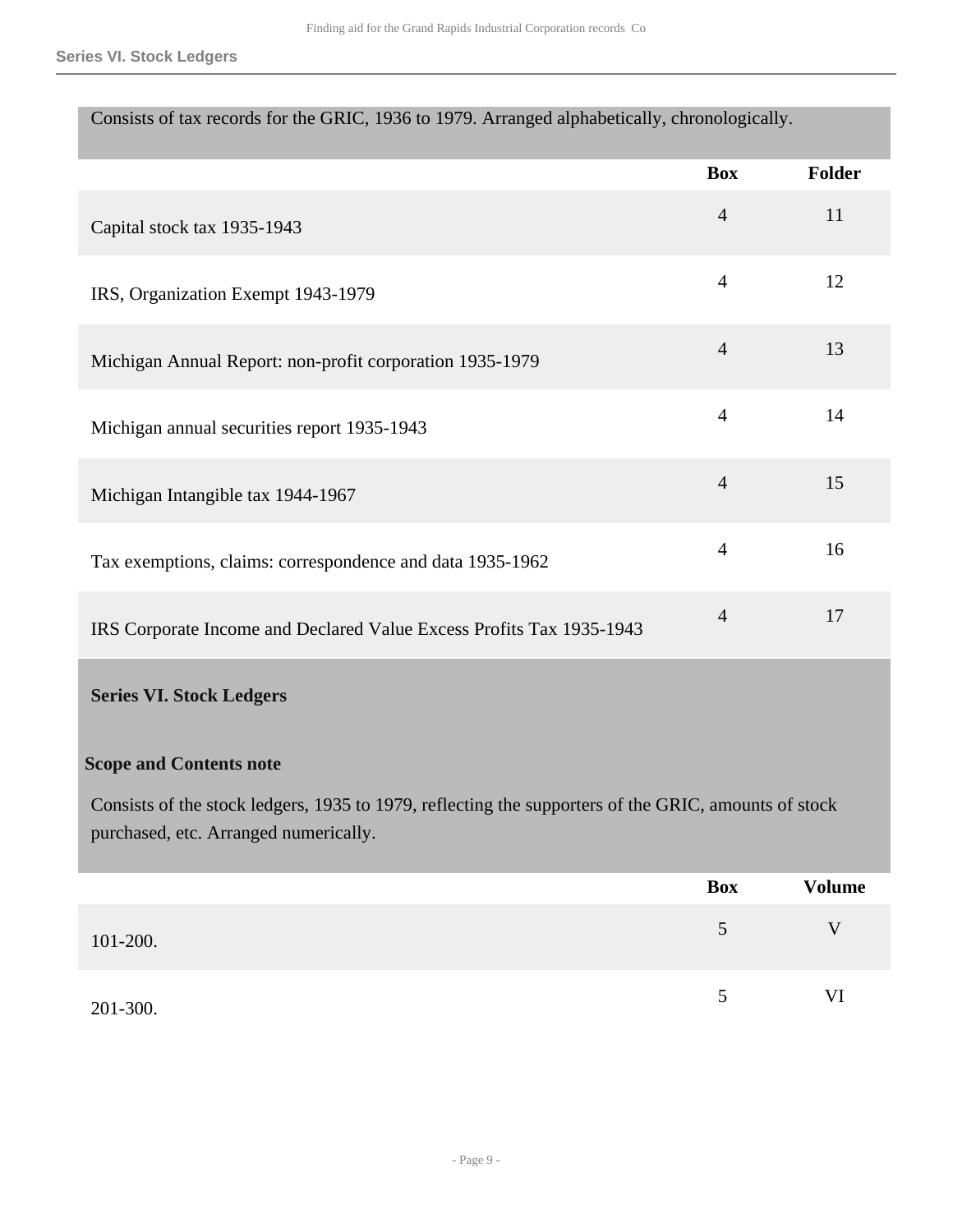| 301-400. | $\overline{5}$ | <b>VII</b> |
|----------|----------------|------------|
| 401-500. | 5              | $\rm VIII$ |
| 501-600. | 5              | IX         |
| 601-700. | 5              | X          |

#### <span id="page-9-0"></span>**Series VII. Subject Files**

#### **Scope and Contents note**

Consists of the general operating subject files of the GRIC. Pertains to notices of meetings, general correspondence, Kent County Airport, Correspondence of the Board of Directors, 1935-1963, stock proxies, transfers, and transfer lists. The general subject files reflect the differing enterprises with which the GRIC was involved. Arranged alphabetically, chronologically.

|                                               | <b>Box</b> | <b>Folder</b> |
|-----------------------------------------------|------------|---------------|
| Annual meeting notices 1936-1996.             | 7          | 18            |
| Application data and polices.                 | 7          | 19            |
| Board of Directors' correspondence 1935-1963. | 7          | $20 - 2$      |
| Correspondence, miscellaneous 1945-1979.      | 7          | 23            |
| Kent County Airport.                          | 7          | $24 - 5$      |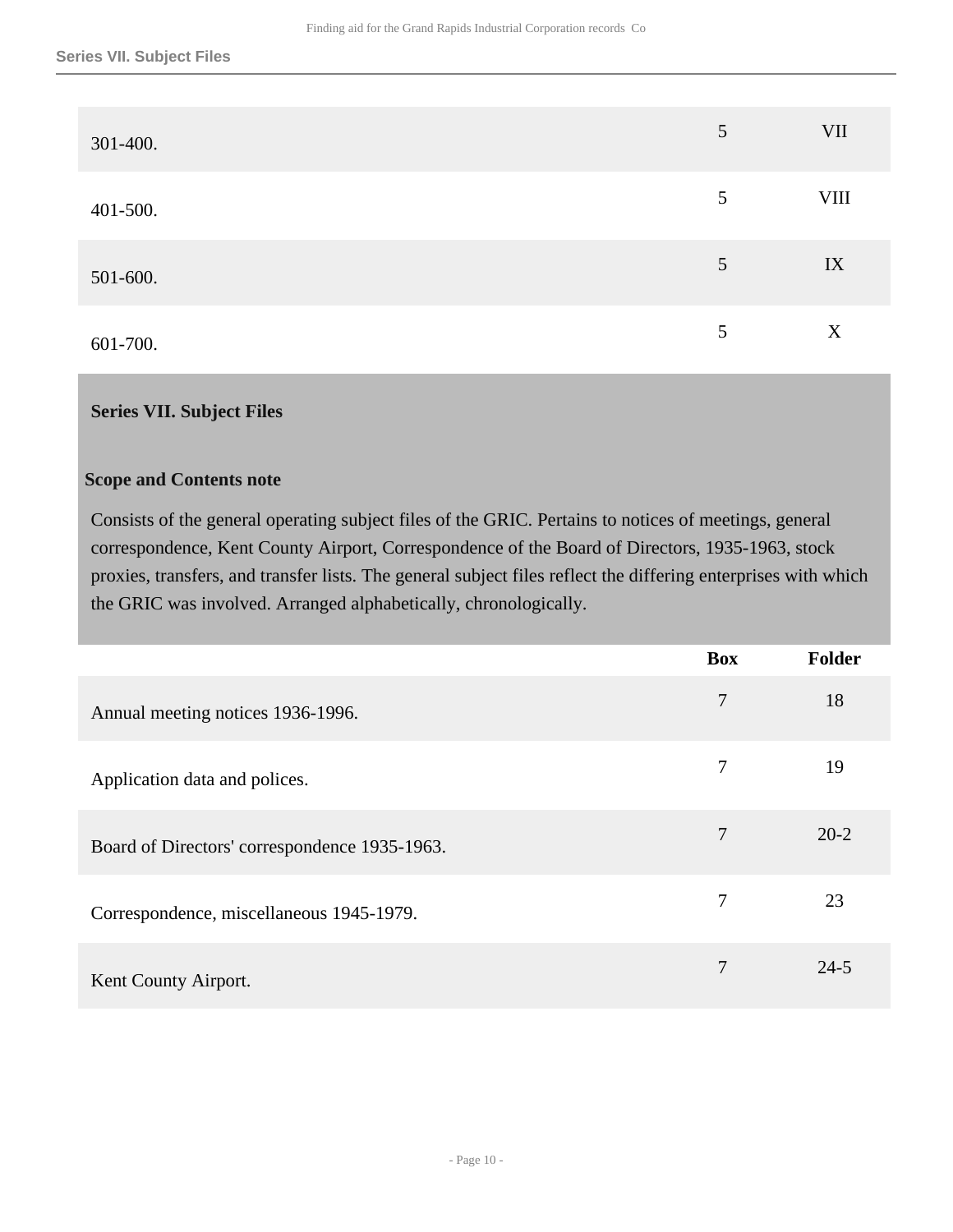<span id="page-10-0"></span>

| History of the GRIC.                                 | $\tau$           | 26       |
|------------------------------------------------------|------------------|----------|
| Minutes of shareholders 1969, 1972-1973, 1976-1980.  | $\boldsymbol{7}$ | 27       |
| Prospect lists.                                      | 8                | 28       |
| Publicity and press releases.                        | $8\,$            | 29       |
| Sheboygan, Wisconsin.                                | 8                | 30       |
| Seidman & Seidman billings.                          | 8                | 31       |
| Seidman & Seidman correspondence, 1965-1975 Stocks.  | 8                | 32       |
| Stockholders 1958, 1971-1973.                        | 8                | 33       |
| Proxies 1959-1961, 1963-1973.                        | 8                | $34 - 5$ |
| Purchases 1957-1972.                                 | $8\,$            | 36       |
| Purchases; receipts.                                 | 8                | 37       |
| Stockholders unable to locate                        | 8                | 38       |
| Transfers 1936-1964.                                 | 8                | 39       |
| <b>Series VIII. Companies Petitioning Assistance</b> |                  |          |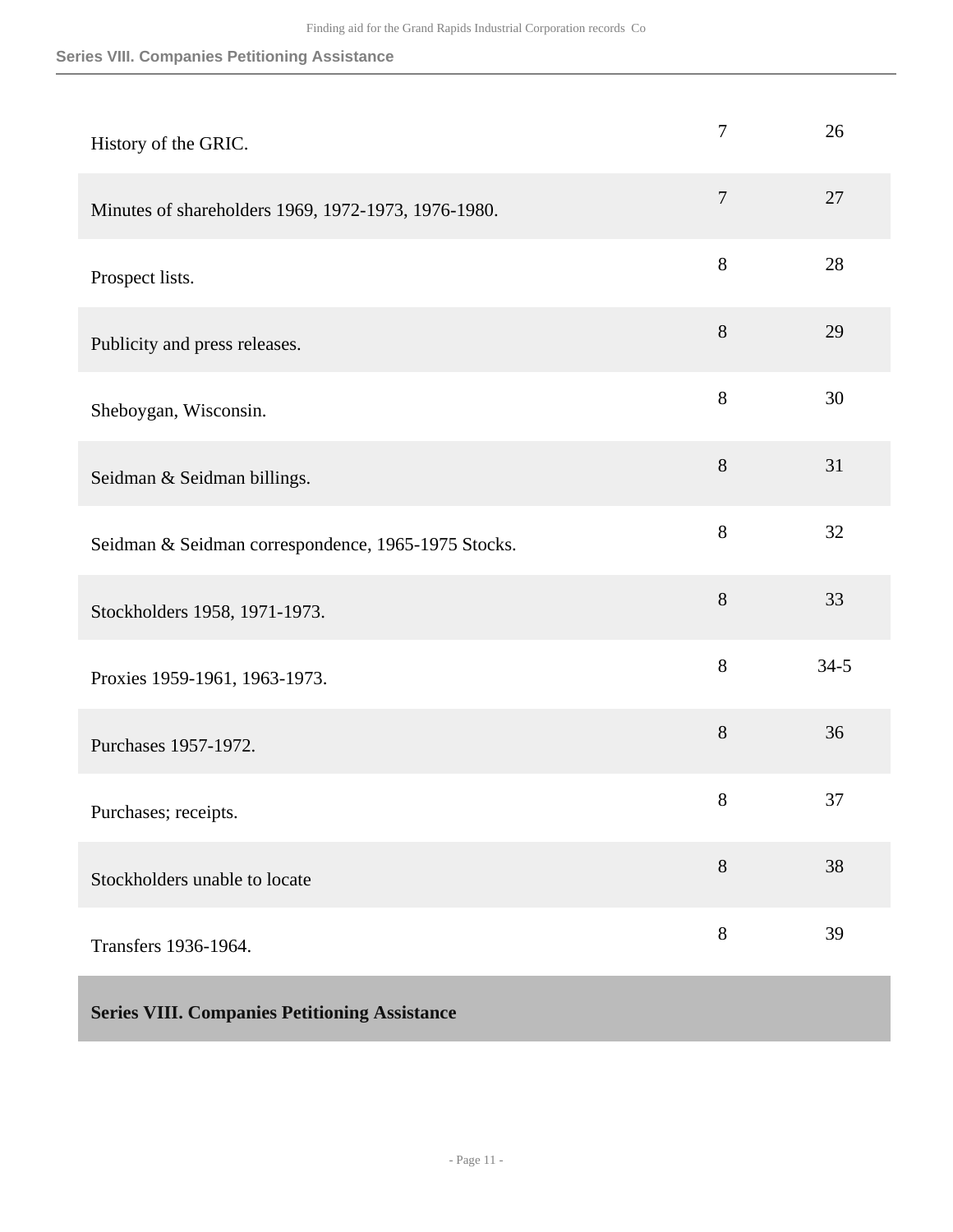#### **Scope and Contents note**

Consists of files on companies that applied for loans from the GRIC. Generally information includes economic surveys and other information on companies, payment schedules if loan was granted, reasons for loans and in some cases accounts receivable. Series reflects the small business atmosphere in Grand Rapids from 1935 to the 1960s. Includes several firms that went under as well as several that became very successful. Arranged alphabetically, chronologically.

|                                           | <b>Box</b> | Folder   |
|-------------------------------------------|------------|----------|
| Abrado Corp. 1959-1961.                   | 9          | $40 - 2$ |
| Adair-Burton 1948-1949.                   | 9          | 43       |
| Aluminum Permanent Mold 1953-1954.        | 9          | 44       |
| Art Craft Novelty 1938                    | 9          | 45       |
| <b>Automatic Packaging Machinery 1938</b> | 9          | 45a      |
| Bliss Mfg. 1935-1943.                     | 9          | 46       |
| Blockcraft Mfg. 1936                      | 9          | 47       |
| Bond Welding 1956-1960.                   | 9          | 48-9     |
| Brower Furniture 1935-1936.               | 9          | 50       |
| Carbonneau Industries 1948-1956.          | 9          | 51       |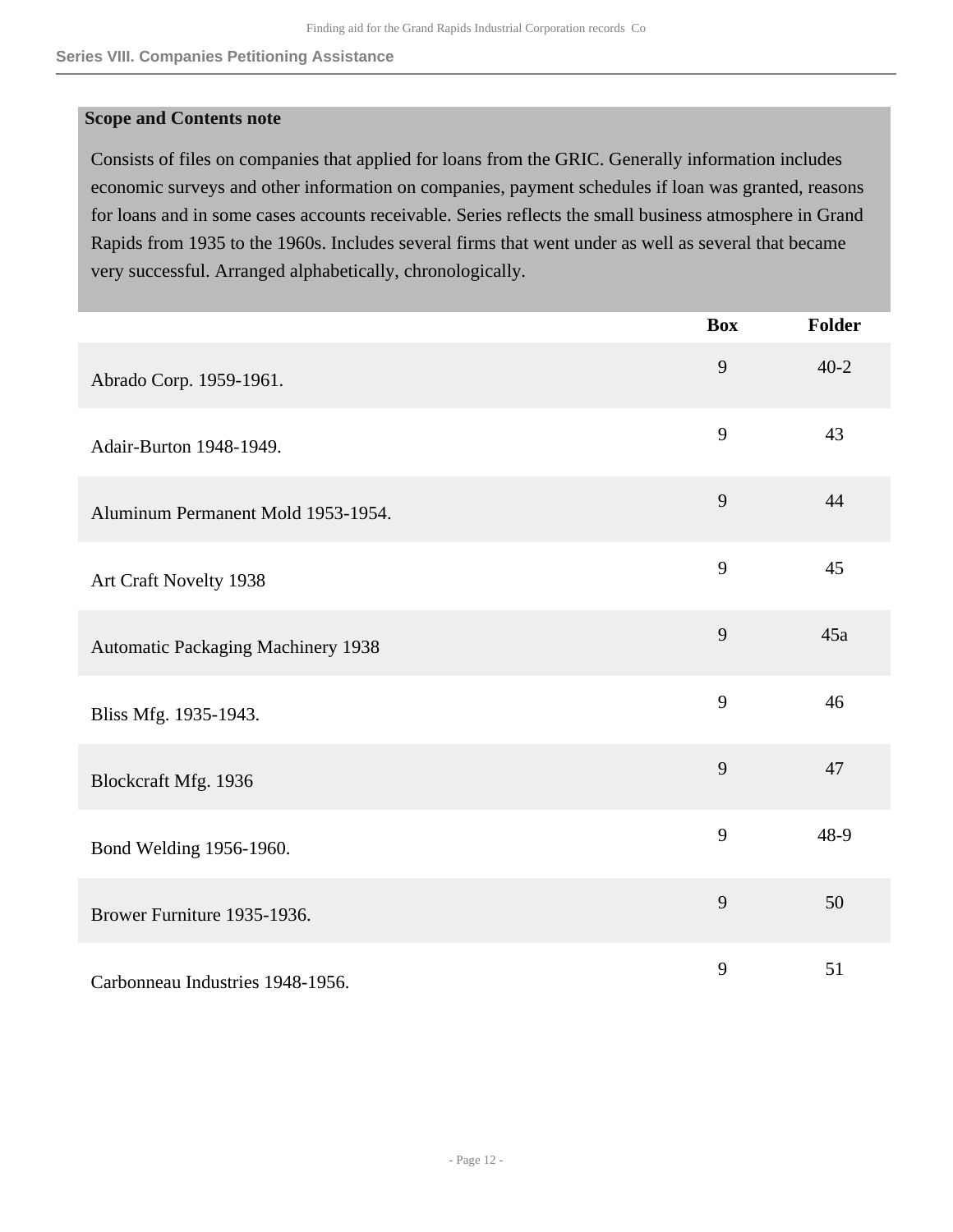| Chicky Candies 1938-1944.              | 9  | 52 |
|----------------------------------------|----|----|
| Clare Mfg. 1956                        | 10 | 53 |
| Clark Mfg. 1942                        | 10 | 54 |
| Commercial Grinding 1948-1956.         | 10 | 55 |
| Conical Tool 1950, 1953.               | 10 | 56 |
| Connor Foundry 1937-1939.              | 10 | 57 |
| Davidson Furniture 1937-1942.          | 10 | 58 |
| Davis Storage Battery 1936             | 10 | 59 |
| Down, Inc. 1946-1951.                  | 10 | 60 |
| Edwin I. Guthman & Co. 1937-1938.      | 10 | 61 |
| Fleming Mfg. 1936                      | 10 | 62 |
| Fuller Millwork 1936-1938.             | 10 | 63 |
| Grand Rapids Electrotype 1941-1946.    | 10 | 64 |
| <b>Grand Rapids Exterminating 1945</b> | 10 | 65 |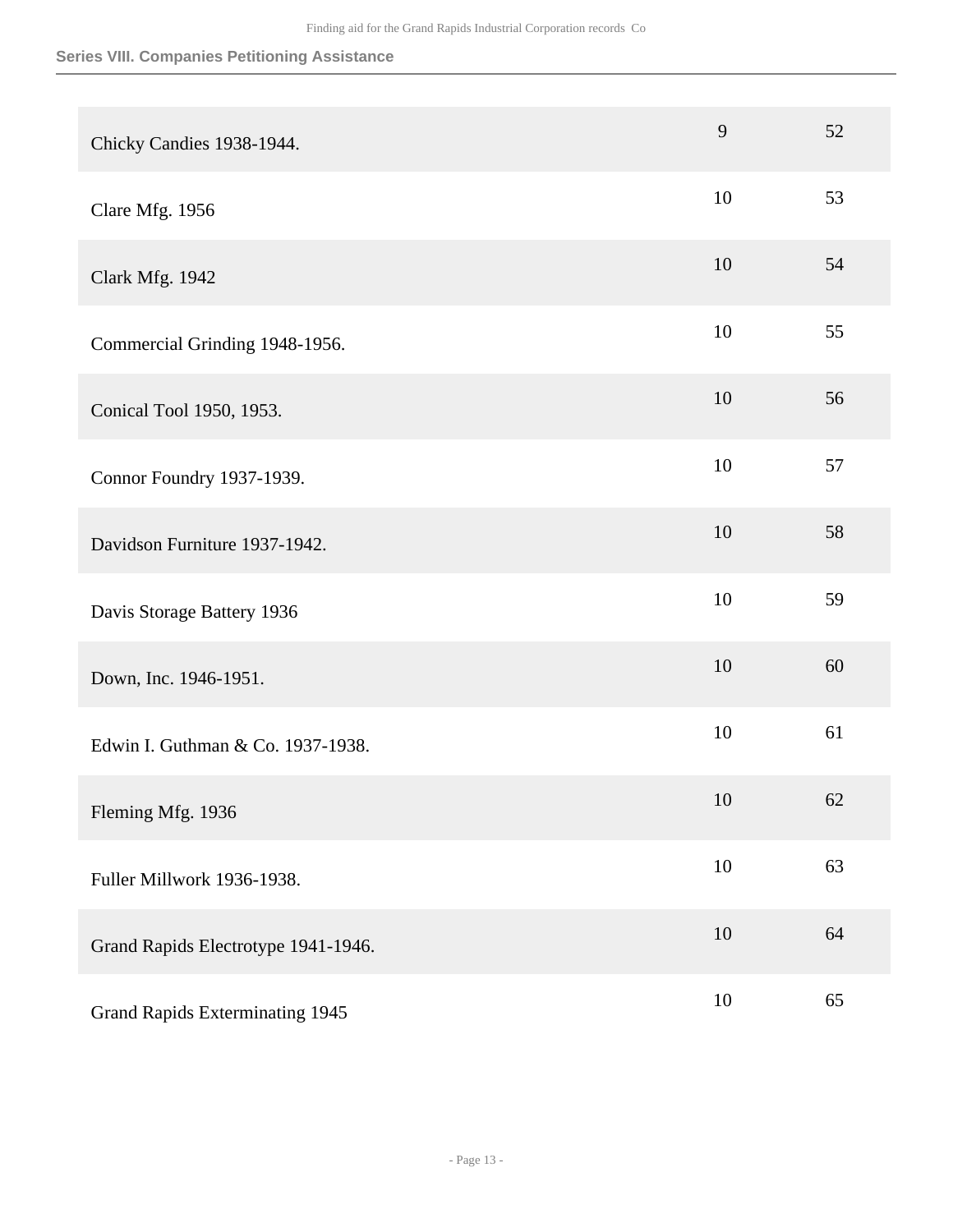| <b>Grand Rapids Knitting 1958</b>   | 10     | 66      |
|-------------------------------------|--------|---------|
| Grand Rapids Woodcraft 1939-1941.   | 10     | 67      |
| Gunn Co. 1954-1958.                 | 10     | 68-9    |
| H.L. Hubbell Mfg. 1938              | 10     | 70      |
| Hallwood Inc. 1964-1967.            | 10     | 71      |
| Haney School Furniture 1940-1945.   | 10     | 72      |
| Herold-Bertsch Shoe Co. 1937-1938.  | 10     | 73      |
| Home Acres Block 1939               | 10     | 74      |
| Home Service Bakers 1953            | 10     | 75      |
| J.A. Brewer Products 1948           | 11     | 76      |
| Kuchins Furniture Mfg. 1934-1941.   | 11     | $77 \,$ |
| Luce Furniture Corp. 1935-1938.     | $11\,$ | 78      |
| Metal Portable Fire Escape Co. 1948 | 11     | 79      |
| Michigan Natural Storage 1960       | 11     | 80      |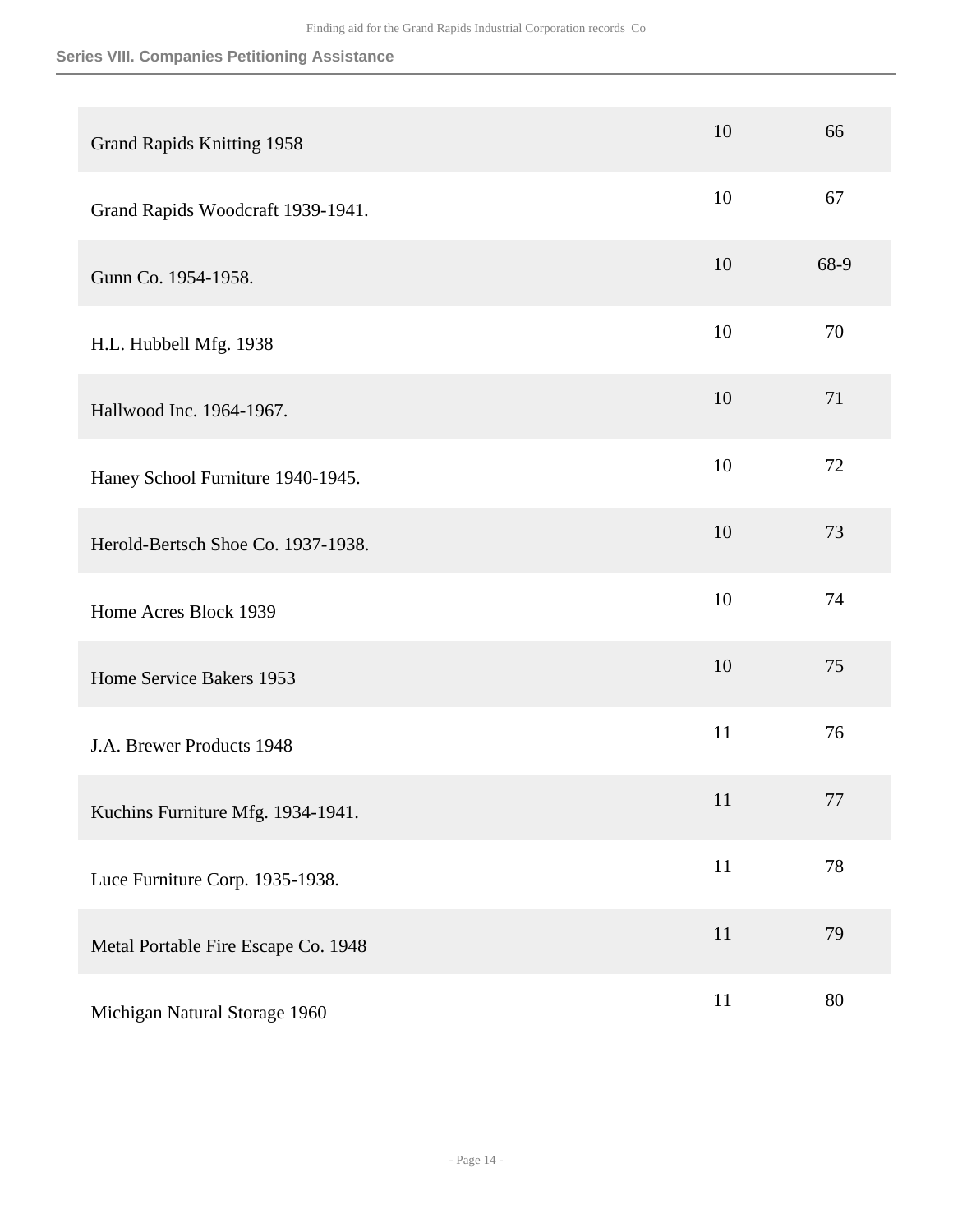| Michigan Wheel Co. 1932-1936.           | 11 | 81 |
|-----------------------------------------|----|----|
| Moore & Clayson 1939                    | 11 | 82 |
| Myers Foundry 1947-1948.                | 11 | 83 |
| National Die & Engraving 1938           | 11 | 84 |
| Paragon Die & Engineering 1958          | 11 | 85 |
| Precision Extrusion Die 1963-1965.      | 11 | 86 |
| Proos Mfg. 1941                         | 11 | 87 |
| Puffy Pops Corp. 1935-1940.             | 11 | 90 |
| Pyramid Tool 1952-1958.                 | 11 | 91 |
| Quality Tool 1937-1940.                 | 11 | 92 |
| Rapids Manufacturing 1936-1939.         | 12 | 93 |
| Rapid-Standard Manufacturing 1938-1940. | 12 | 94 |
| Redlin-Monsma.                          | 12 | 95 |
| Rupert S. Cain Co. 1954-1961.           | 12 | 96 |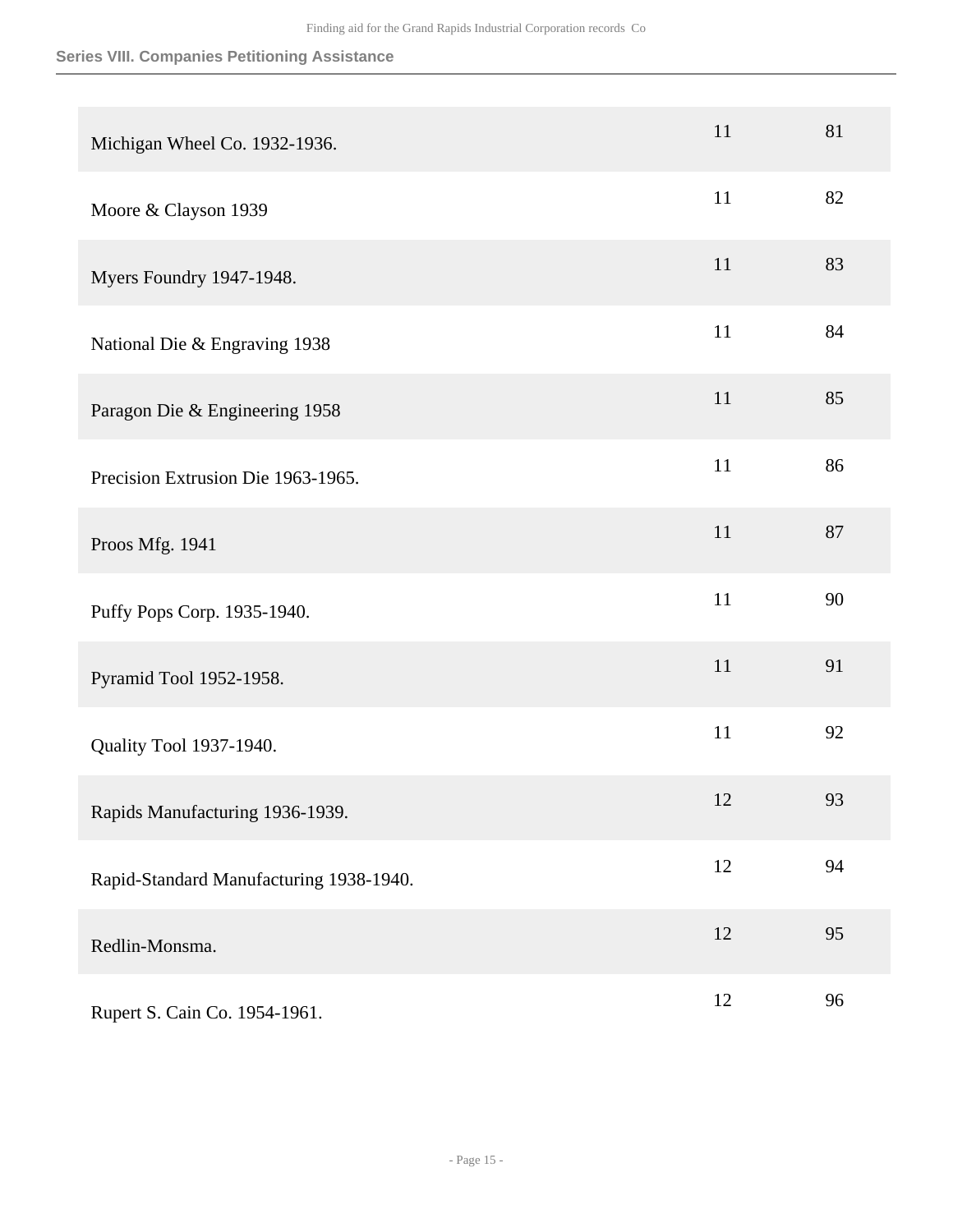| Seacraft Boat 1947                       | 12 | 97  |
|------------------------------------------|----|-----|
| Sheboygan Woodcraft 1939-1940.           | 12 | 98  |
| SnoboB 1953                              | 12 | 99  |
| Spartan Extrusion Tool & Die 1958-1959.  | 12 | 100 |
| <b>Standard Press 1937</b>               | 12 | 101 |
| <b>Standard Electric Motor.</b>          | 12 | 102 |
| Sterling Brush 1936-1938.                | 12 | 103 |
| Superior Tailors 1944-1947.              | 12 | 104 |
| United Machine Tool 1955                 | 12 | 105 |
| Wolf, Joseph 1938                        | 12 | 106 |
| Wolverine Wood Specialties.              | 12 | 107 |
| Wood Products Corp. of Grand Rapids 1938 | 12 | 108 |
| Wyoming Manufactured Products 1958       | 12 | 109 |
| Zoerner Brass Works 1936                 | 12 | 110 |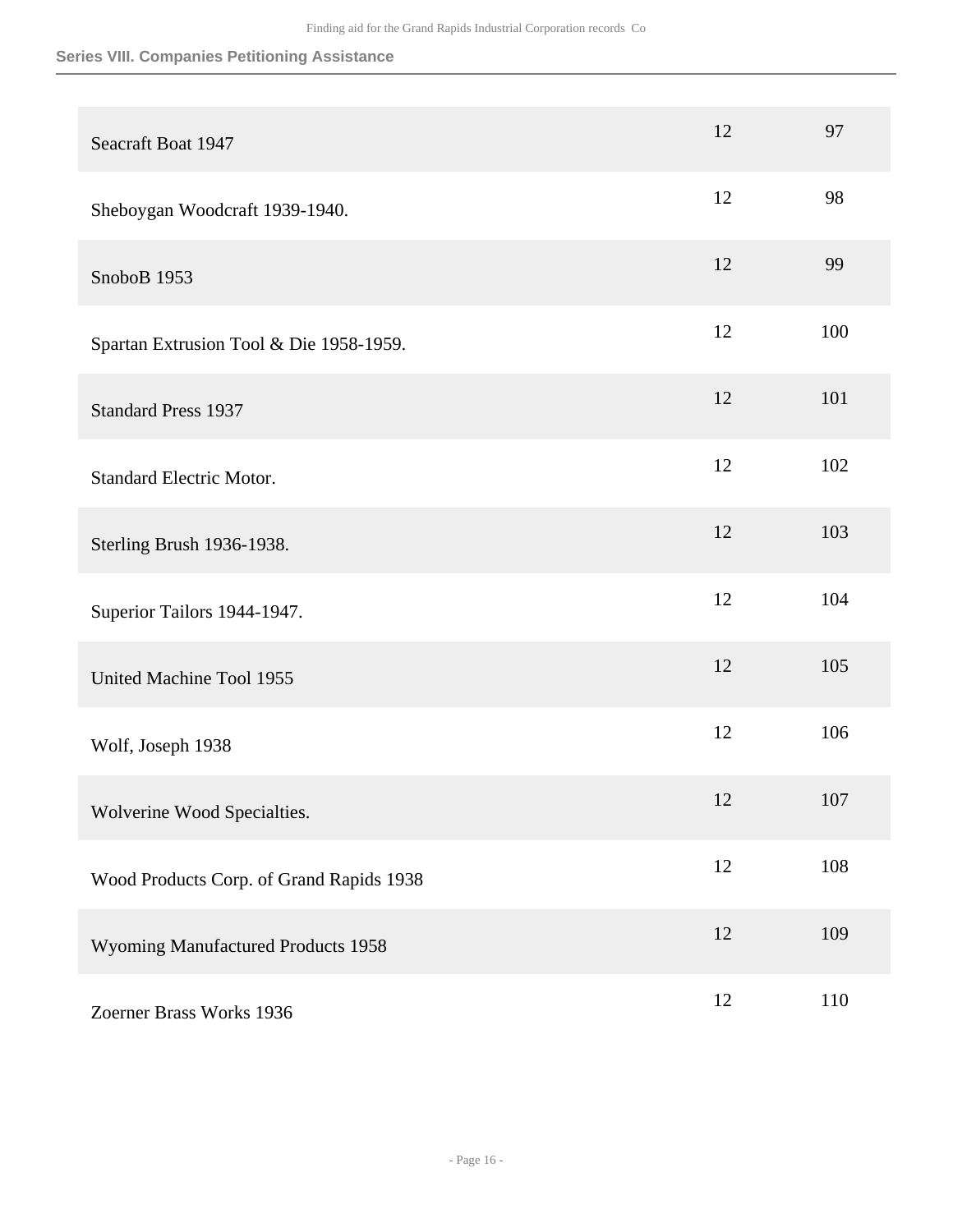| Misc.: Beasecker Excavating; G.W. Clements; Cherokee Tool; Dechro       | 12 | 111 |
|-------------------------------------------------------------------------|----|-----|
| Brass & Mfg. Co.; Economy Die & Stamping; Grand Rapids Mfg.             |    |     |
| Co.; Lacer Ceramic Products; Metal Carrier Corp.; Pasko Mfg. Corp.;     |    |     |
| Pennsylvania R.R. Co., Potchen Panels, Inc.; Resistence Welder Service; |    |     |
| Royal Upholstering; Stedman Mfg. Co.                                    |    |     |
|                                                                         |    |     |

#### <span id="page-16-0"></span>**Series IX. Walker Properties.**

#### **Scope and Contents note**

Consists of subject files on Walker land, including deeds, payment schedules, loans, options, and efforts to dispose of land after loss in court on re-zoning issue. Arranged alphabetically, chronologically.

|                           | <b>Box</b> | <b>Folder</b> |
|---------------------------|------------|---------------|
| Bank loan.                | 13         | 112           |
| Correspondence 1965-1978. | 13         | 113-16        |
| Costs of land, etc        | 13         | 117           |
| Forms for sale of stock.  | 13         | 118           |
| GRIC land option data.    | 13         | 119           |
| Maps.                     | 13         | 120           |
| Miscellaneous.            | 13         | 121           |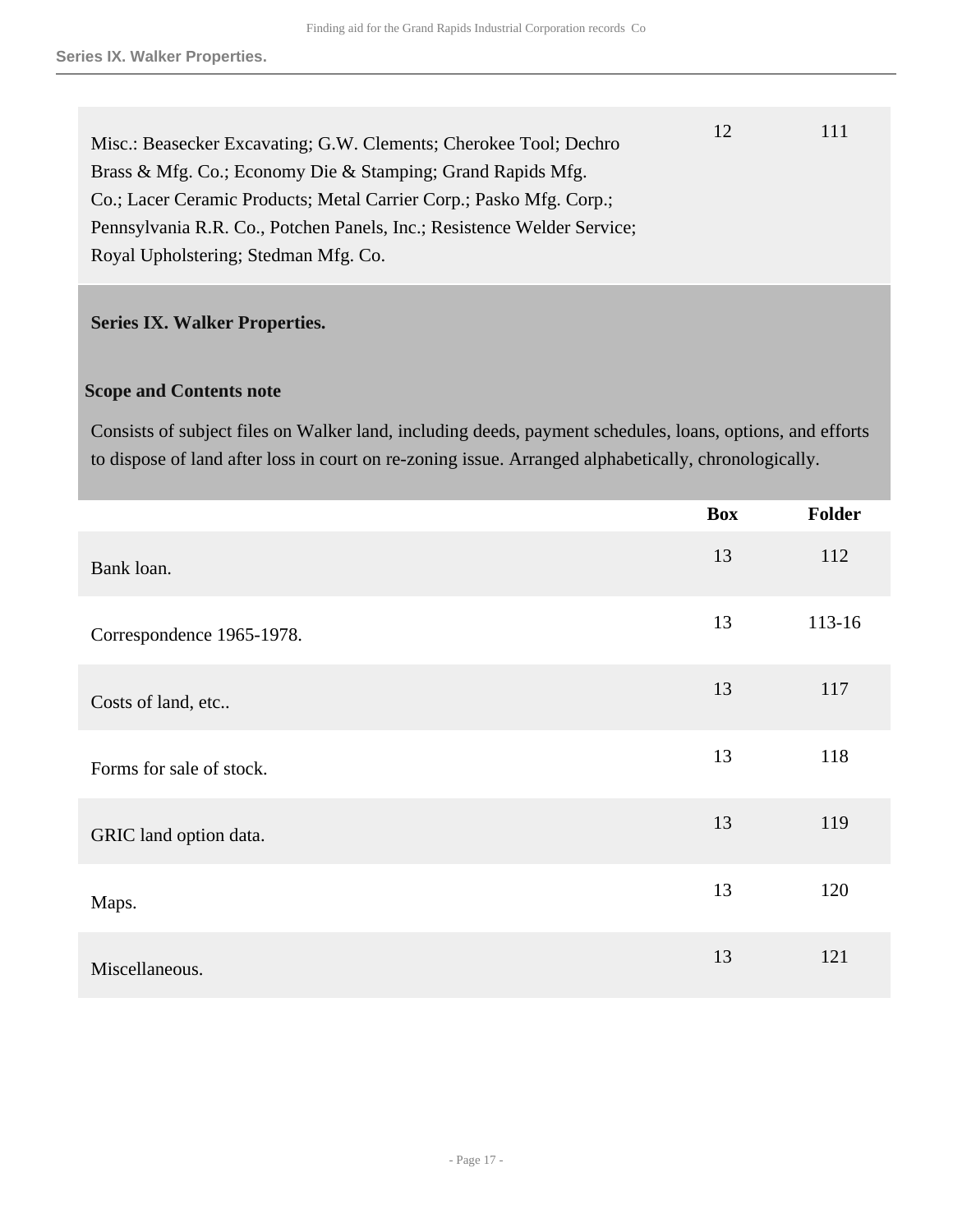<span id="page-17-0"></span>

| Wagemaker, Henrietta.                                                                                                                                                                                                                                                                                         | 13 | 122        |
|---------------------------------------------------------------------------------------------------------------------------------------------------------------------------------------------------------------------------------------------------------------------------------------------------------------|----|------------|
| Deeds.                                                                                                                                                                                                                                                                                                        | 13 | 123        |
| <b>Series X. Maps</b>                                                                                                                                                                                                                                                                                         |    |            |
| <b>Scope and Contents note</b><br>Maps and plans Associated with the Walker Properties series above.                                                                                                                                                                                                          |    |            |
|                                                                                                                                                                                                                                                                                                               |    | <b>Box</b> |
| 1. City of Walker, Kent County, Mi. Zoning Map (2 photocopied sheets]                                                                                                                                                                                                                                         |    | FF.XV.B    |
| 2. General Development Plan, City of Walker, Kent Co., Mich. [Plan in effect Feb. 1,<br>1973; color, poster type]                                                                                                                                                                                             |    | FF.XV.B    |
| 3. Walker Twp., Sec. 5 & 8 T.7N. R.12 W. 13-B Kent Co., c. 1968. [aerial, blackline<br>print]                                                                                                                                                                                                                 |    | FF.XV.B    |
| 4. Topographic map of an area in Section 8, T7N, R12W, Kent Co., for Medema, Van<br>Kooten & Assoc., Lansing, mi.: Abrams Aerial Survey Co., Photography, Mar. 1963,<br>Mapping Feb. 9166. [3 copies, blackline, with various annotations $+2$ accompanying<br>$documents = 5 total]  predicted chart letter$ |    | FF.XV.B    |
| 5. William & Works letterhead Aug. 14, 1968.                                                                                                                                                                                                                                                                  |    | FF.XV.B    |
| 6. Map of section 8, T.7N. R.12 W., City of Walker for Grand Rapids Chamber of<br>Commerce / Williams and Works, no. 5-66130. oct. 1965. [blackline]                                                                                                                                                          |    | FF.XV.B    |